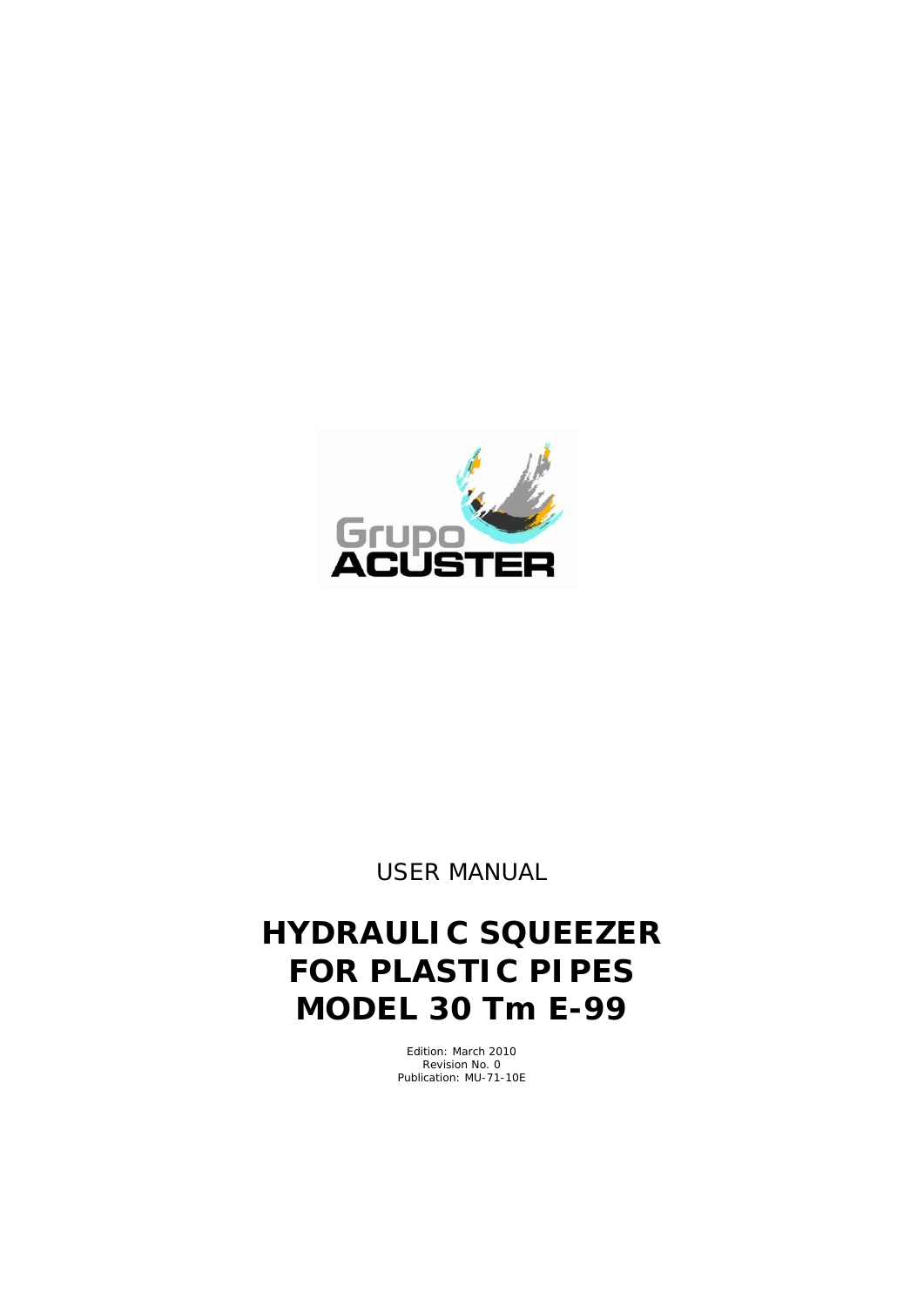| <b>DATOS DEL FABRICANTE</b>   | DATOS DEL DISTRIBUIDOR Y SAT        |
|-------------------------------|-------------------------------------|
| <b>MANUFACTURER DATA</b>      | <b>DISTRIBUTOR AND SERVICE DATA</b> |
| ACUSTER GLOBAL, S.L.          | ACUSTER BAHISA, S.L.U.              |
| Juan de la Cierva, 1          | Juan de la Cierva, 1                |
| Polígono Ind. del Sud-Oest    | Polígono Ind. del Sud-Oest          |
| 08960 Sant Just Desvern       | 08960 Sant Just Desvern             |
| <b>SPAIN</b>                  | <b>SPAIN</b>                        |
| Tel. (+34) 93 470 30 70       | Tel. (+34) 93 470 30 70             |
| Fax (+34) 93 473 00 77        | Fax (+34) 93 473 00 77              |
| e-mail: info@grupoacuster.com | e-mail: info@grupoacuster.com       |



NOTE !

The modifications carried out against the previous revision of this publication are indicated with  $\parallel$  on the right margin.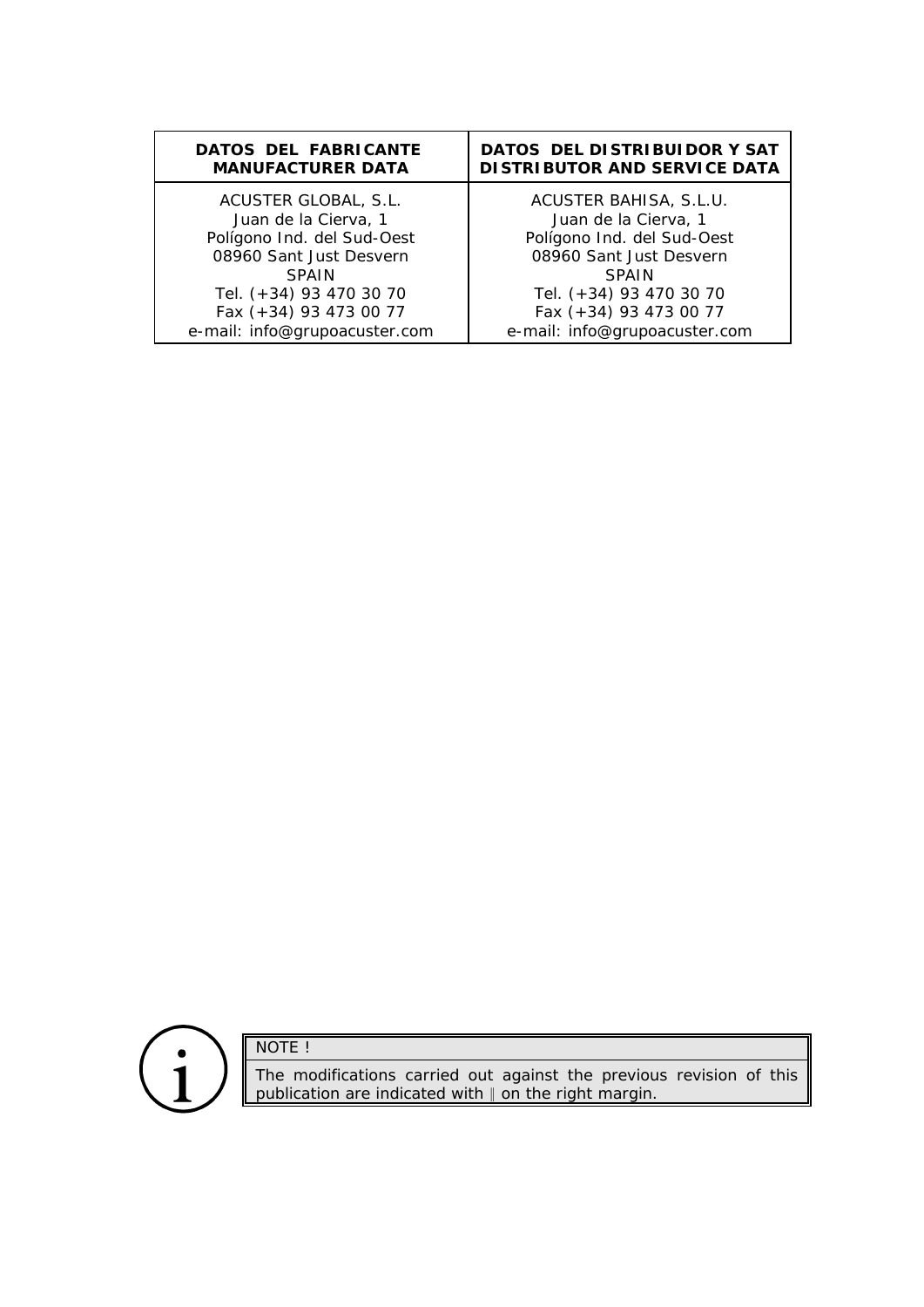

### **CONTENTS:**

#### Page:

| 4                                |  |                      |
|----------------------------------|--|----------------------|
| 1.1<br>1.2<br>1.3                |  | $\overline{4}$<br>6  |
|                                  |  | 7                    |
| 2.1                              |  |                      |
|                                  |  |                      |
| 3 <sub>1</sub><br>3.1.1<br>3.1.2 |  | 8<br>9               |
|                                  |  | 12                   |
| 4 1<br>4.1.1<br>4.1.2            |  | 12<br>12<br>12<br>12 |
|                                  |  |                      |
| 5.1                              |  |                      |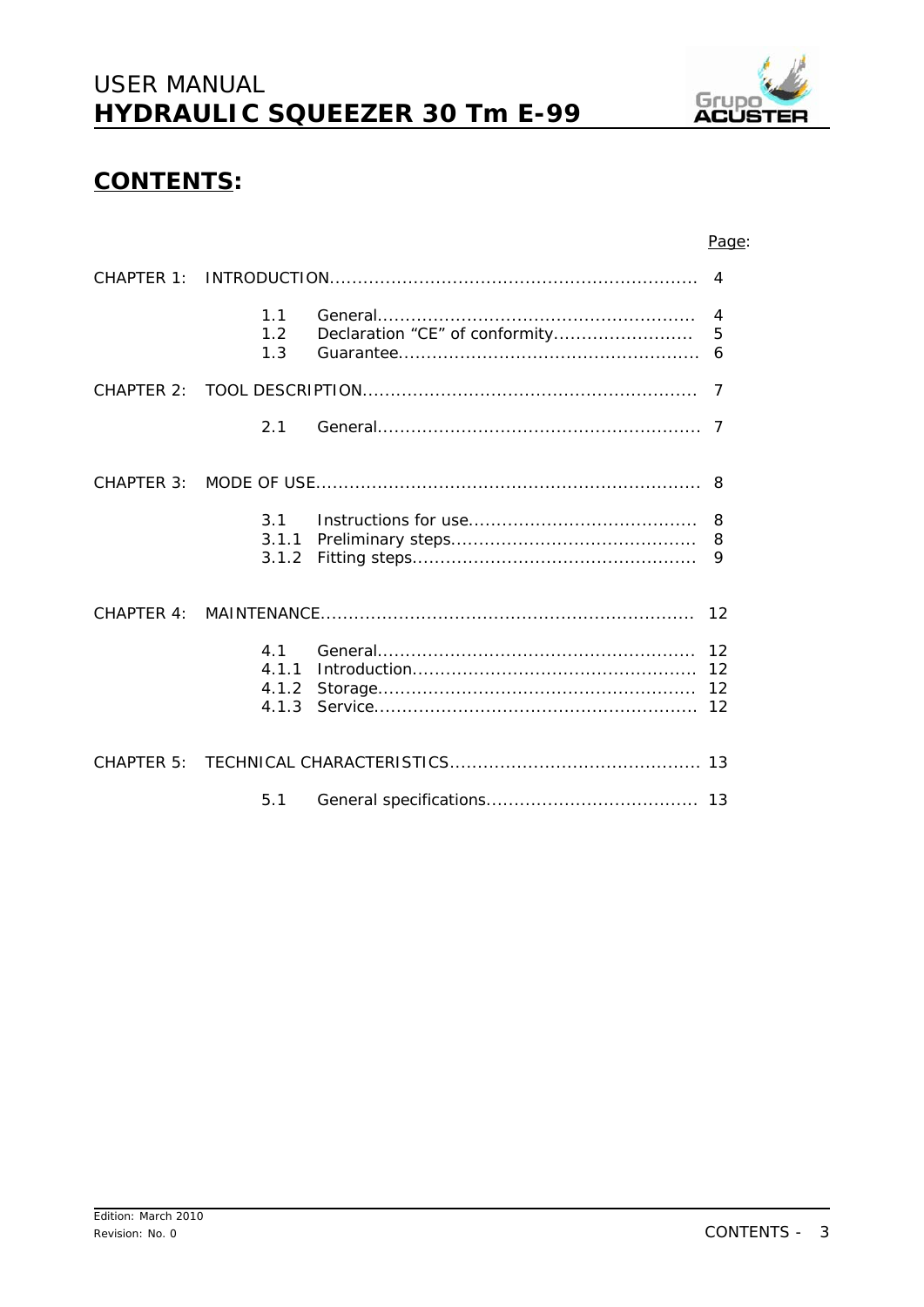

## **CHAPTER 1: INTRODUCTION**

#### 1.1 GENERAL

The 30 Tm hydraulic-style squeezer is a tool used in the maintenance of fluid networks. It is used to squeeze off polyethylene pipes (PE) in order to temporarily interrupt the flow of fluid during manoeuvres carried out by the intervention teams.

It consists of a bottom base composed of a fixed roller provided with two threaded rods and a movable roller, a bridge frame and a hydraulic jack for actuation.

It comes with limit stop plates, selectable according to the pipe diameter and wall thickness (SDR), which limit the squeezing of pipes within the tolerances in accordance with the specifications (in Spain meets the specification EM-M44-E, Part 2, of Gas Natural Fenosa).

During operations with the squeezer should not be removed in any case the limit stop plates.

The squeezer capacity of this model is 30 Tm.

The technical data contained in this *Manual* are purely informative and may be changed at anytime. ACUSTER GLOBAL, S.L. declines all responsibility for claims arising from misuse of the data contained herewith and/or errors or omissions detected after publication.

This *Manual* must be considered as part of the tool.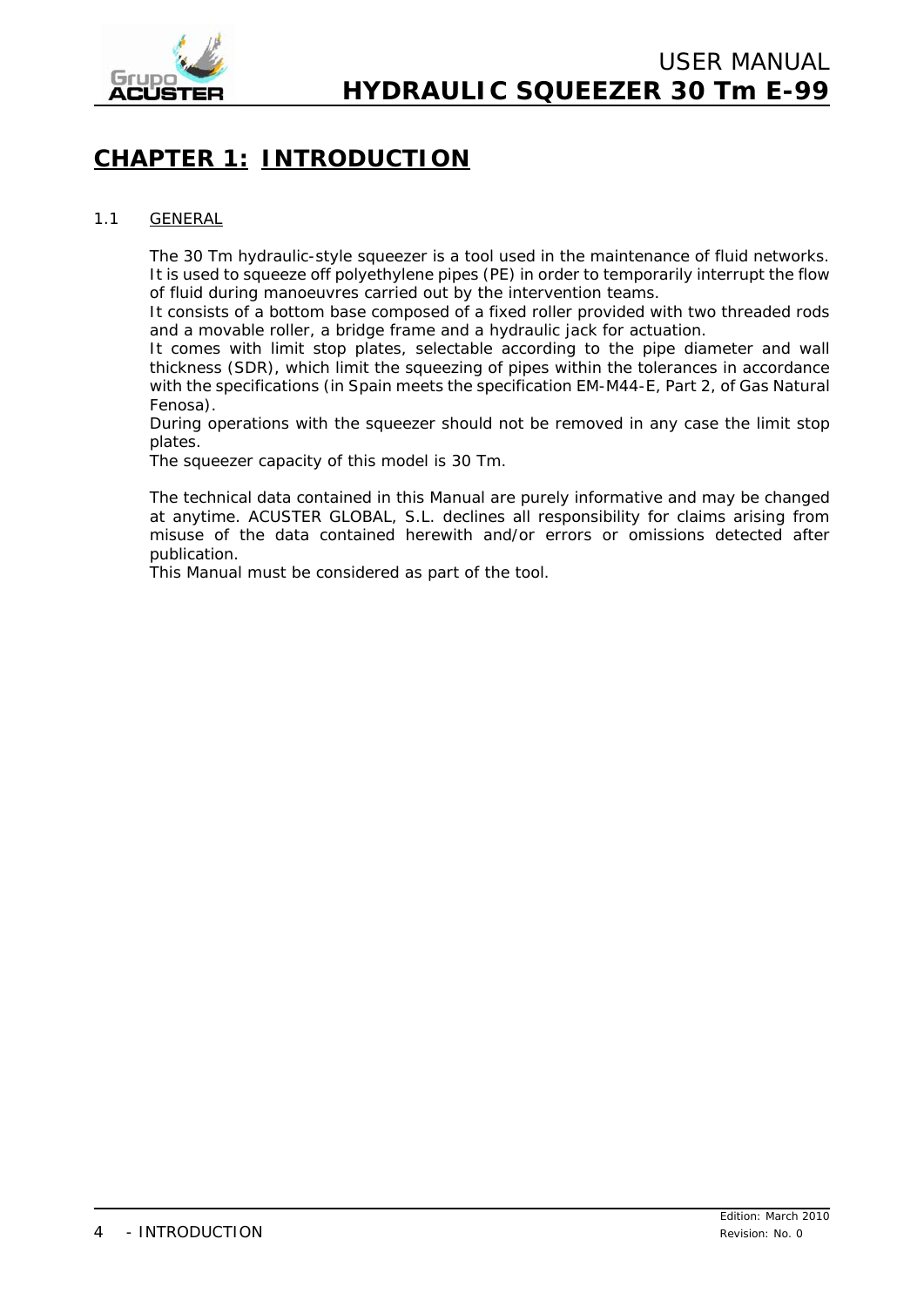

#### 1.2 DECLARATION "CE" OF CONFORMITY

ACUSTER GLOBAL, S.L. Juan de la Cierva, 1 Polígono Industrial del Sud-Oest 08960 Sant Just Desvern (Spain)

declare under our sole responsibility that the 30 Tm hydraulic-system squeezer, to which this declaration relates is in conformity with the following Directives and also the following relating standards:

EN ISO 12100-1 EN ISO 12100-2 EN ISO 14121-1 EN ISO 13849-1

meeting the Safety of Machinery Directive:

2006/42/CE

Sant Just Desvern, 9th March 2010

Ramon García Solé Technical Area Manager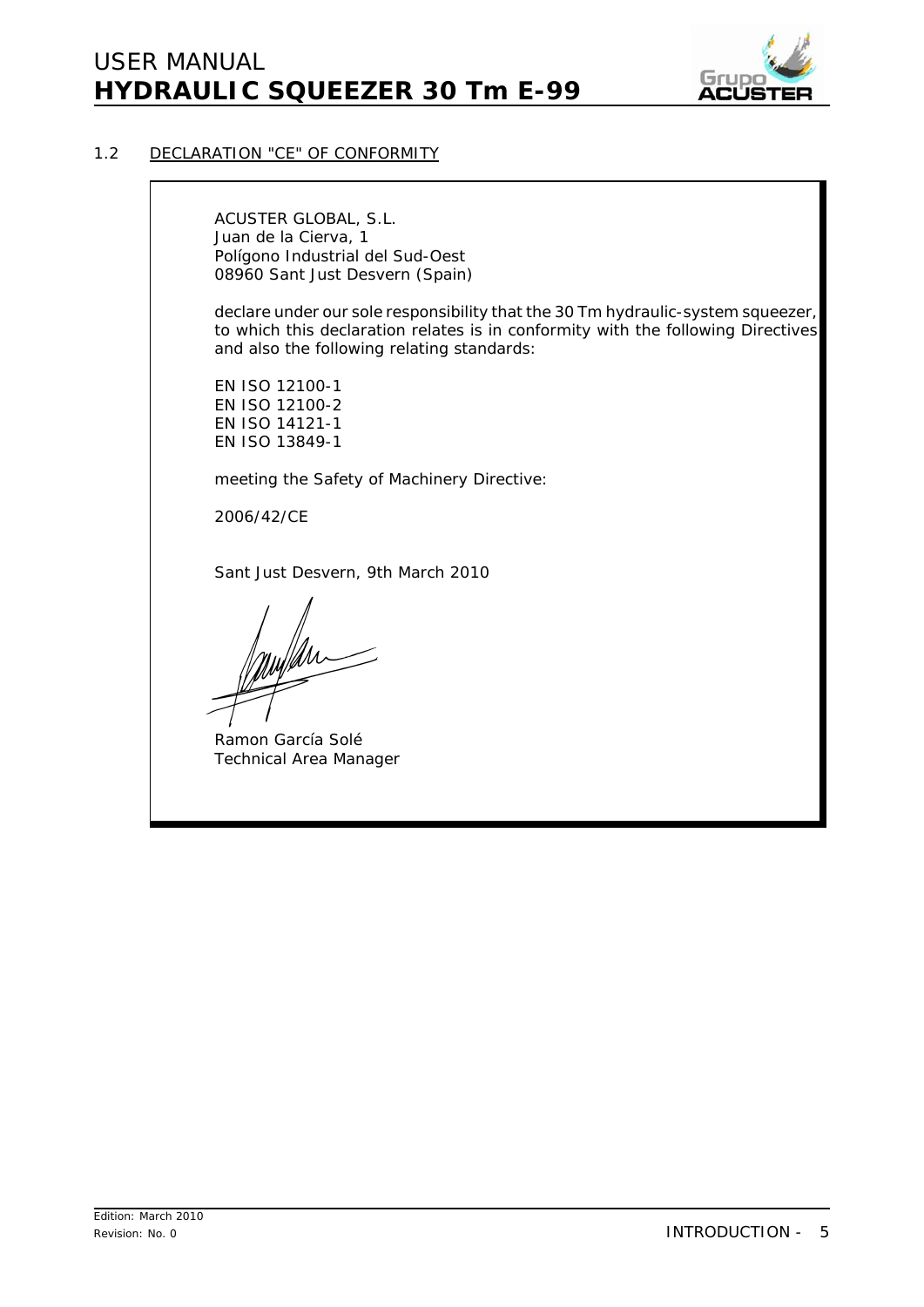

#### 1.3 GUARANTEE

#### **Guarantee Declaration**: All the **30 Tm Hydraulic-style squeezers** are manufactured from high quality material and have been subjected to rigorous tests for resistance and working order as well as passing all the quality control tests required by the applicable normatives (see "CE" Declaration of conformity). Regardless of whether an incident might occur during the period of guarantee, we recommend careful reading of the following general guarantee conditions. **General conditions of Guarantee:** 1. ACUSTER GLOBAL, S.L. guarantees that this product has no manufacturing defect at the time of its purchase and extends this guarantee for the period of ONE year. 2. If the product proves defective during this period, due to the materials or its assembly, it will be repaired free of charge, including the cost of materials and labour at Grupo Acuster's Technical Service. 3. The Guarantee is not valid in the following cases: When the fault in the product is a result of: Abuse or incorrect use of the unit. ! Not following the instructions specified in this *User Manual* for connecting to a group generator. Repairs carried out without authority from Grupo Acuster (the taking apart or breaking of the unit's seal immediately renders the guarantee invalid). Accidents, natural disasters (including lightning, water action etc) as well as any cause beyond Grupo Acuster's control. 4. In all claims against this guarantee, information relating to the model, date of purchase, Serial number and any other additional information

must at all times be stated.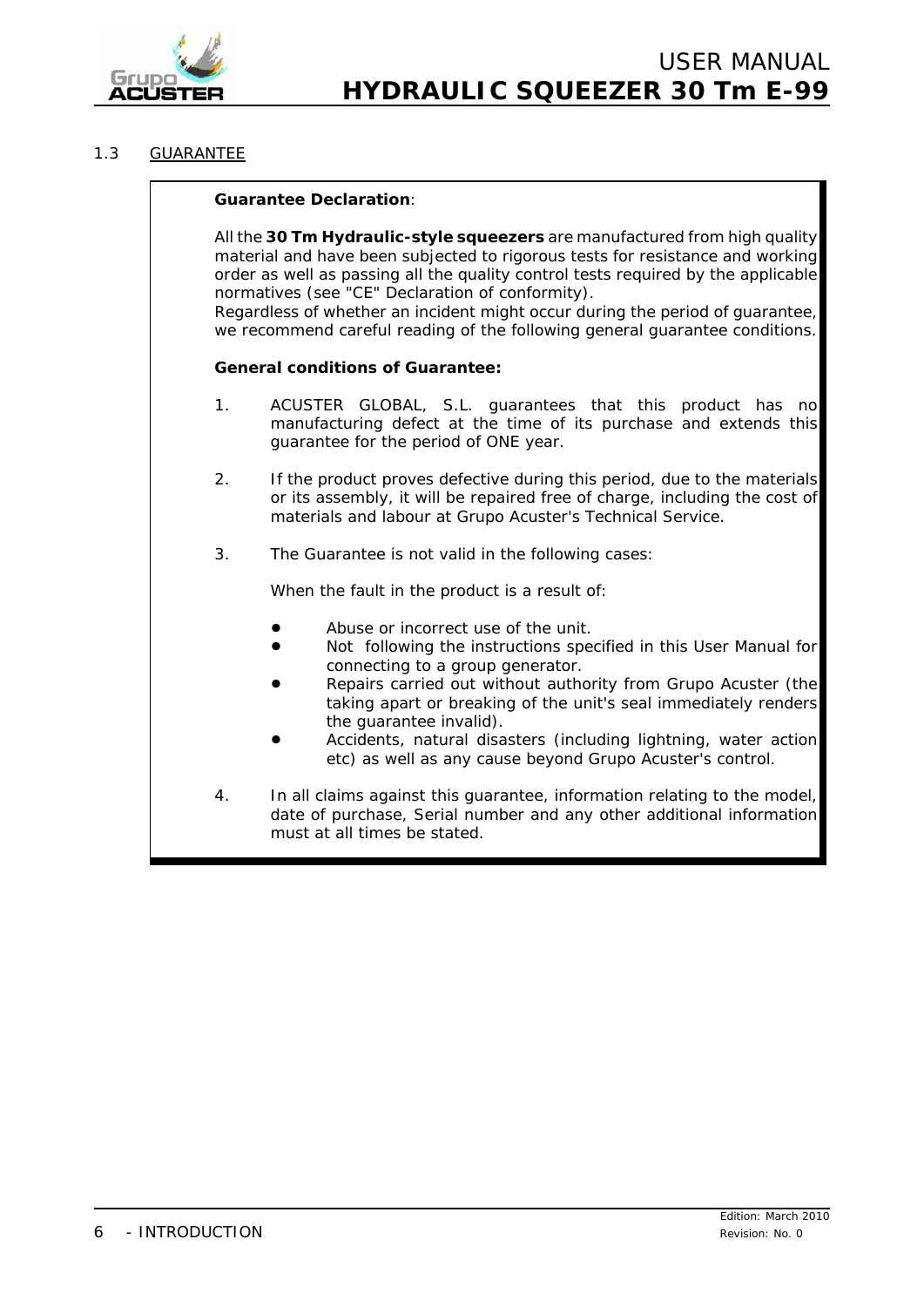## *USER MANUAL* **HYDRAULIC SQUEEZER 30 Tm E-99**



### **CHAPTER 2: TOOL DESCRIPTION**

#### 2.1 GENERAL

The hydraulic-style squeezer is formed by the following components:



*Figure 1: Hydraulic squeezer general view*

Where:

- **1** Squeezer frame
- **2** Hydraulic jack
- **3** Limit stop plates
- **4** Bottom bar with guide axles<br>**5** Movable bar
- **5** Movable bar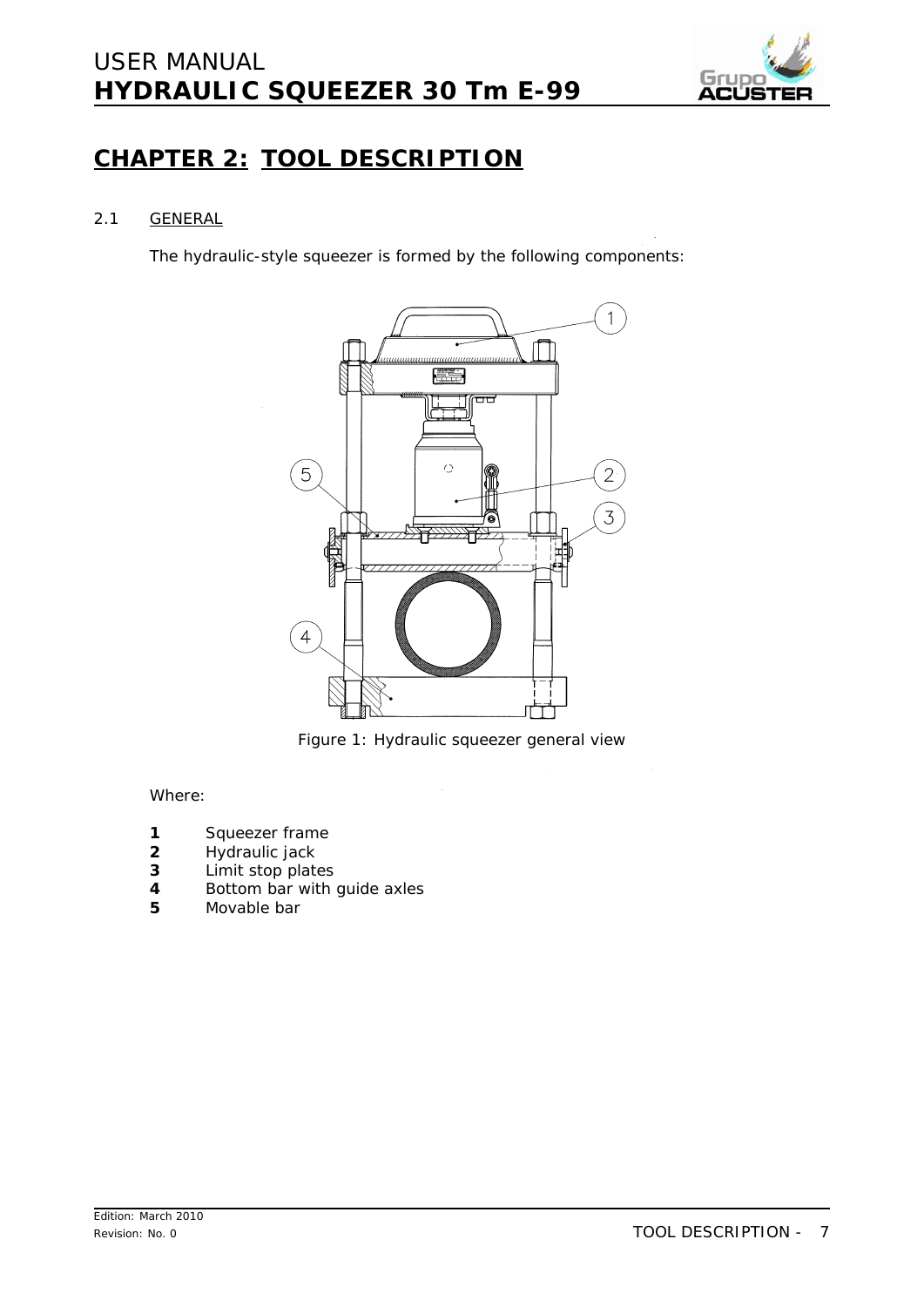

## **CHAPTER 3: MODE OF USE**

#### 3.1 INSTRUCTIONS FOR USE

#### 3.1.1 **Preliminary steps:**

Once prepared the intervention area, place the base of the squeezer on the bottom of the PE pipe to temporarily squeeze off.



| <b>WARNING!</b>                                                                                                                                                                                                                    |                                                                                       |  |  |  |
|------------------------------------------------------------------------------------------------------------------------------------------------------------------------------------------------------------------------------------|---------------------------------------------------------------------------------------|--|--|--|
| Operators should wear appropriate work clothing, including footwear,<br>eye protection and gloves.                                                                                                                                 |                                                                                       |  |  |  |
| Select the correct squeezer model according to the diameter and wall<br>thickness of the pipe to be squeezed off. The limit stop plates for the 30<br>Tm hydraulic squeezer allows the squeezing off of the following PE<br>pipes: |                                                                                       |  |  |  |
| Standard limit stopper (product<br>code 171089):<br>90-SDR17.6/90-SDR11<br>110-SDR17.6/110-SDR11<br>160-SDR17.6/160-SDR11<br>200-SDR17.6/200-SDR11                                                                                 | Special limit stopper (product<br>code 171113):<br>90-SDR11<br>125-SDR11<br>180-SDR11 |  |  |  |

The area where the pipe is going to be squeezed off must be free of any other intervention that has previously been made, as well as remote connections or derivations to the network.



*Figure 2: Recommended distance for squeezing off location*

**Remark:** A single squeezer cannot be guaranteed to provide 100% closure, where this is required users are advised to consider using two squeezers.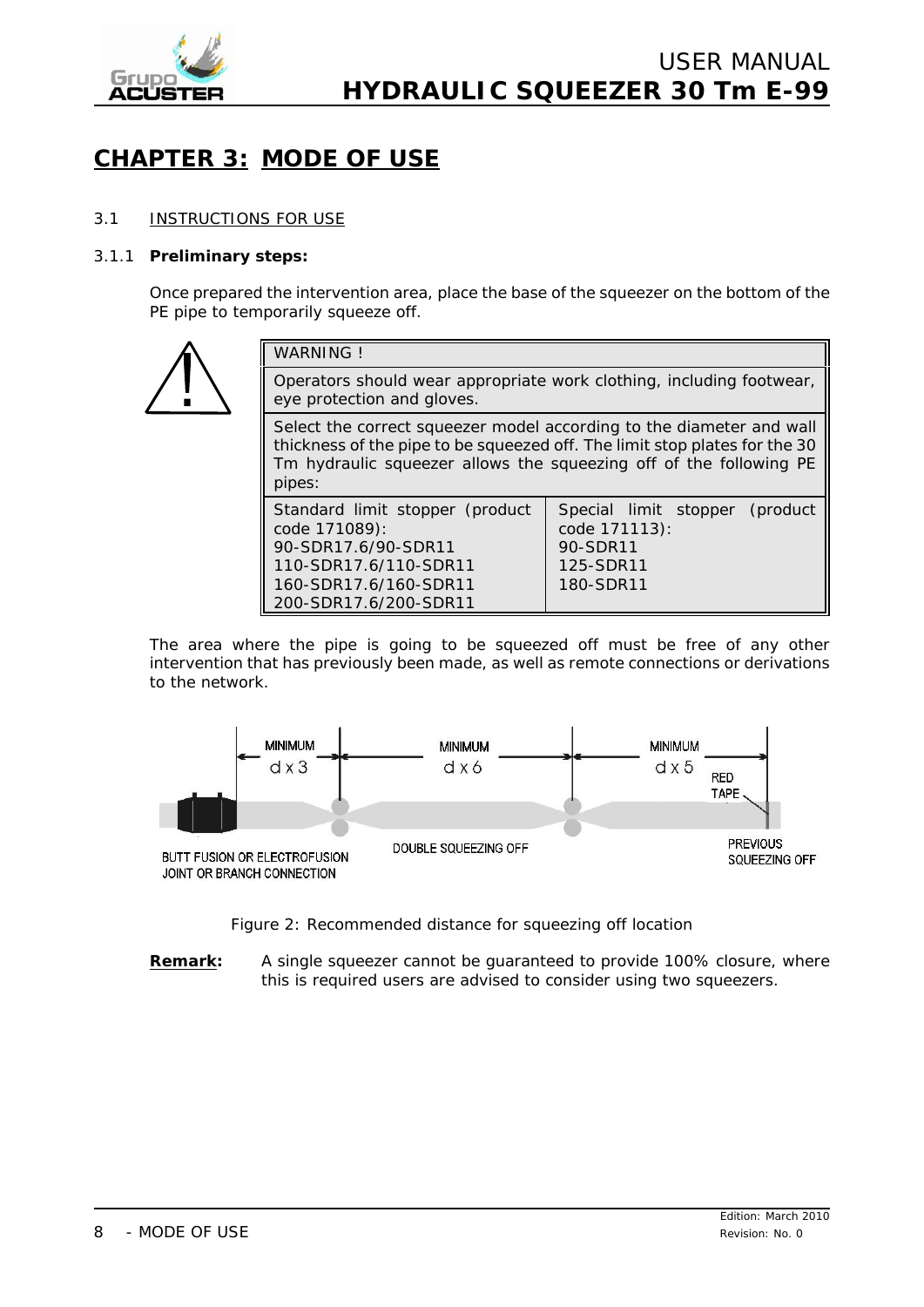

#### 3.1.2 **Fitting steps:**



**1.** Place the lower bar assembly so that the pipe to be squeezed off is positioned in the central part and perpendicular to the lower roller to distribute the squeezing off pressure as possible equidistant.







**2.** Then fit the movable upper roller and their anchoring washers and nuts.

#### **WARNING !**

**PAY ATTENTION TO THE JACK POSITION. IT HAS A PARTICULAR POSITION ON THE BRACKET.**



**3.** Set the limit stop plates to the correct pipe diameter and wall thickness (SDR) of the pipe to be squeezed. The plates are set correctly when the correct end face is pointing downwards and positioned to contact the bottom bar when this is re-fitted.

> *NOTE: On previous hydraulic squeezers the plates had straight sides; they are currently circular.*

*Figure 5*



WARNING !

Ensure that both limit stoppers are fitted and they are positioned in the diameter and SDR corresponding to the pipe being squeezed.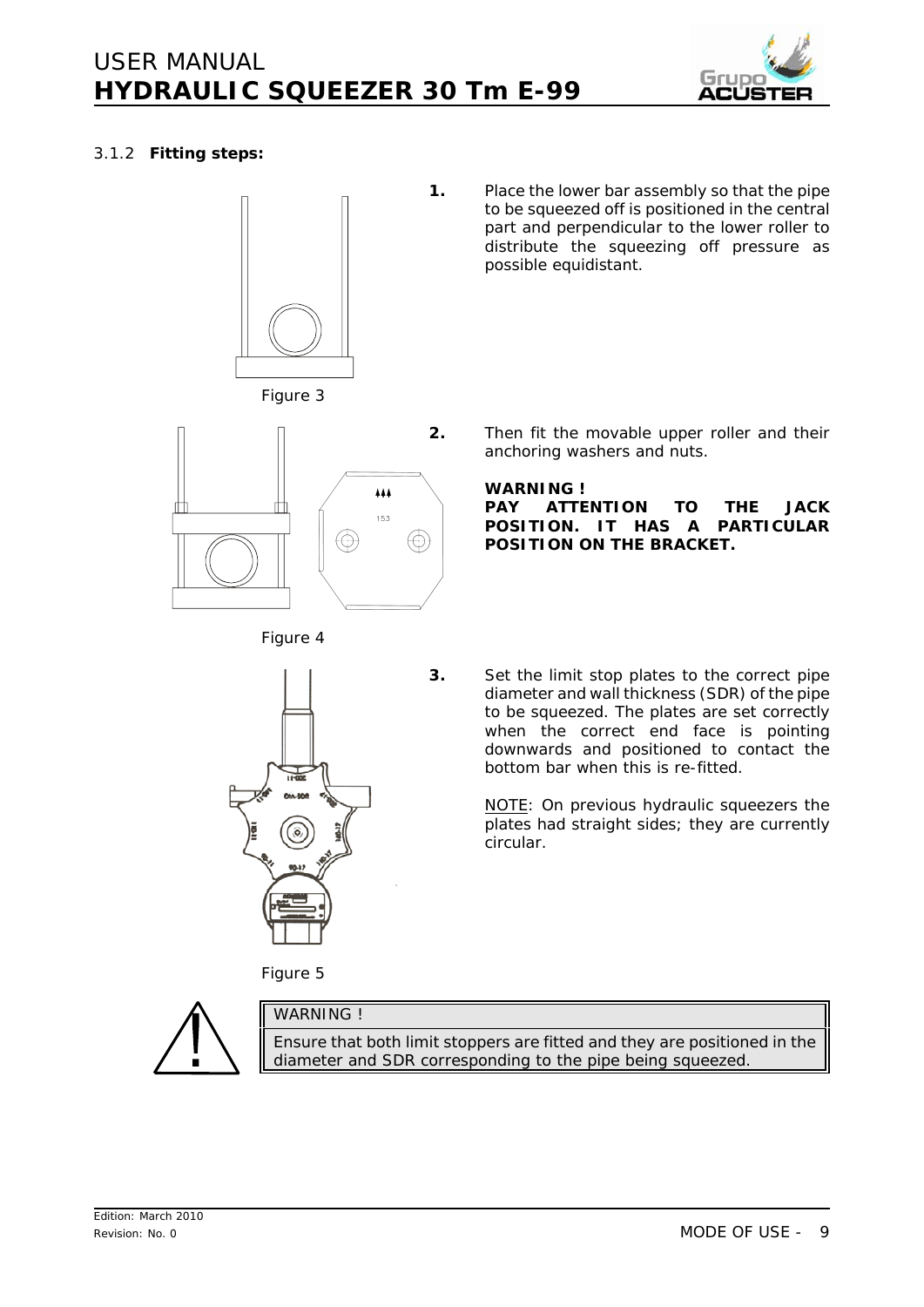



#### WARNING !

For safety reasons, keep free the upper area of the squeezer from anyone in order to prevent possible accidents resulting from misuse or failure of any of the components involved in the operation.

**4.** With the hydraulic jack fully retracted (mechanically and hydraulically), mount the bridge set down.

Mount the disc washers and nuts at the end of both axle bars (36 open-end spanner).

**Pay attention to the correct pipe location: it must be located centrally between both vertical axle bars !**





*pipe location pipe location*



Figure 6 **Figure 7: Wrong Figure 8: Correct** 

Whenever the pipe diameter to be squeezed permits, expand the mechanical threaded shaft until the jack will rest onto the movable bar jack bracket (it should be centered, set between the outer rips of the jack bracket).



*Figure 9*



*Figure 10*

**5.** Next close the control valve by screwing clockwise with the jack handle. Fit the jack handle into the collar of the pump on the jack and start pumping the jack to initiate the squeeze pressuring.

> **IMPORTANT NOTE: For safety reasons, it is recommended do not overpass 100 mm travel of the hydraulic stem (total travel of 142 mm).**

- **6.** In case the 100 mm travel is already achieved, screw down both upper roller safety nuts until they are in contact with the upper edge of the squeeze bar. Then fully retract the jack hydraulic stem.
	- NOTE: The jack is retracted more easily if we remove the bridge assembly and with the valve open, leave it on the floor and we lean on it.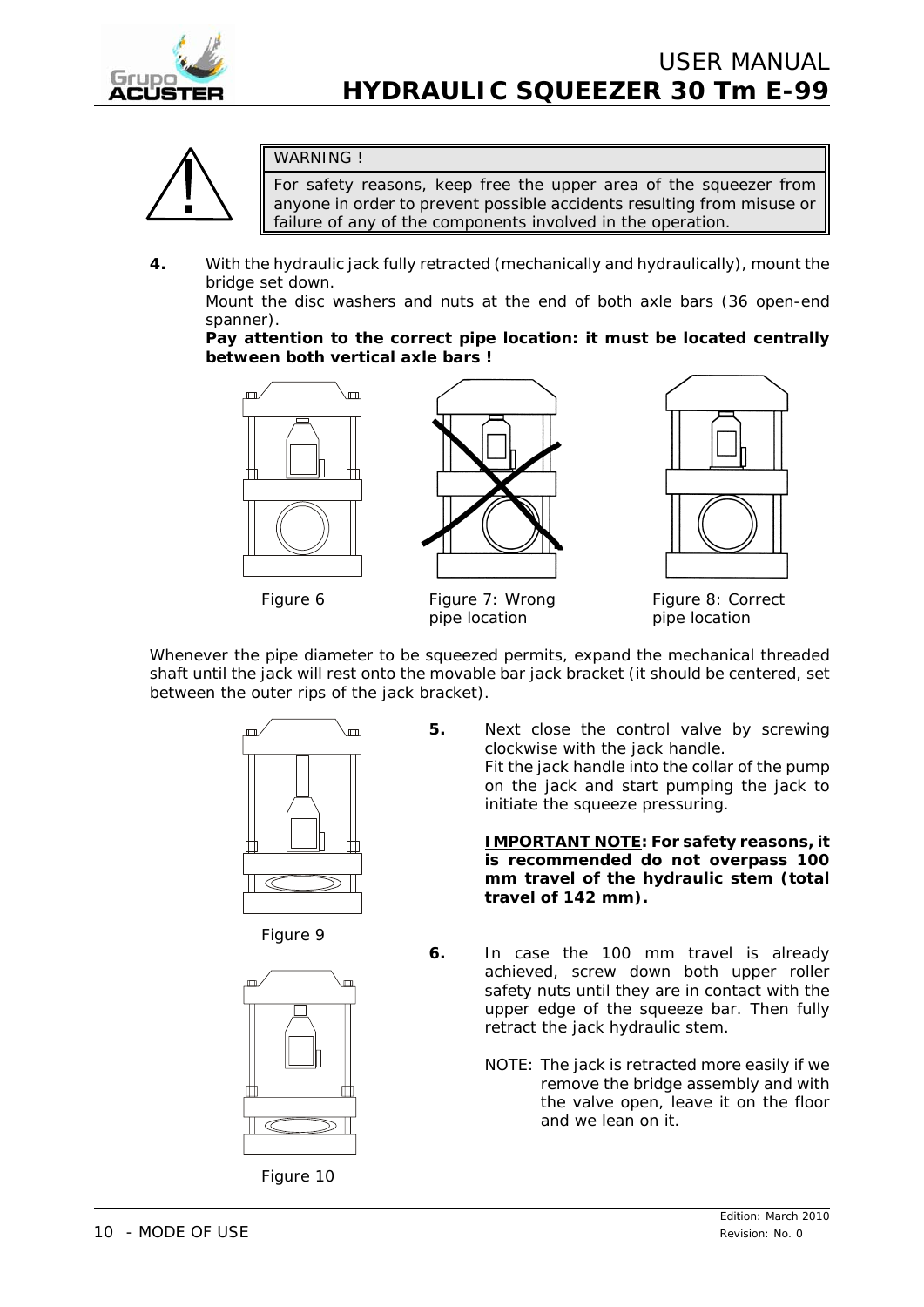



**7.** Mechanically fully extend the threaded rod. Next close the control valve by screwing clockwise with the jack handle and continue the pumping action until the squeezer upper roller has fully closed the pipe, and the limit stop plates prevent further compression.

*Figure 11*



| WARNING!                                                                                                                |
|-------------------------------------------------------------------------------------------------------------------------|
| Do not over tighten or remove the limit stop plates.                                                                    |
| Do not use to squeeze off steel pipes or other applications or diameters<br>and thicknesses other than those specified. |
| Do not mix components from other models.                                                                                |
|                                                                                                                         |

**8.** On completion of the squeeze off operation, screw fully down both upper roller safety nuts until they are in contact with the upper edge of the squeeze bar. The bridge assembly with the hydraulic jack can be removed for use elsewhere in the intervention.

*Figure 12*

After removing the squeezed off pipe from the squeezer, allow the section of squeezed pipe to reform to its original shape: this may take several hours, so better to use a rerounding tool to help return the pipe to its original shape faster.

It is advisable taping or perform any registration or mark near on the area where the PE pipe has been squeezed to avoid repeat interventions on the same zone.



#### CAUTION !

Keep in mind that cutting operations of the pipeline there is potential risk of electrostatic discharge. Install grounding at each point of action.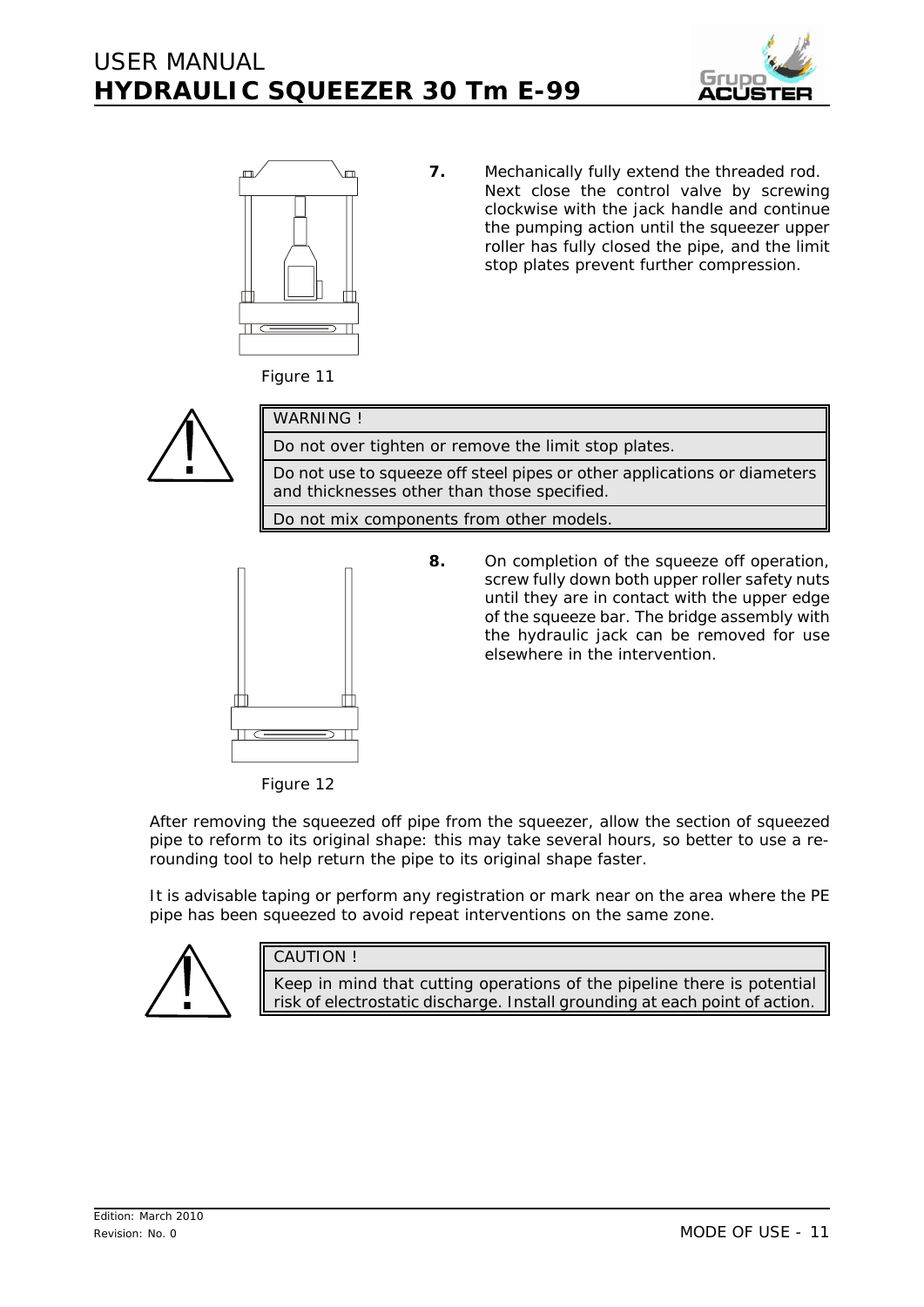

## **CHAPTER 4: MAINTENANCE**

#### 4.1 GENERAL

#### 4.1.1 **Introduction:**

As a general principle, we recommend to keep the squeezer (including all components and accessories) in perfect cleaning and oiling condition, ready for use.

Preventive maintenance of the equipment is minimal; just clean and lubricate the rod threads of the squeezer. Control the operating status of the hydraulic jack: condition of closing the valve, pressure losses through the pump stem gasket package. Should be defective, your shipment is recommended to any Grupo Acuster Service Centre for service and repair. Also check the oil level in the tank. Add oil if necessary.



NOTE !

The oil level is determined by the height of the fill plug. For tank capacity and type of oil, see SECTION 5: TECHNICAL CHARACTERISTICS, of this *User Manual*.

#### 4.1.2 **Storage:**

When not in use it is recommended to store the tool in an upright position to avoid oil leakages from the hydraulic jack. Also ensure that the pressure in the jack is released.

#### 4.1.3 **Service:**

It is recommended to carry out a minimum of a year service shipping the tool to any Grupo Acuster Service Centre.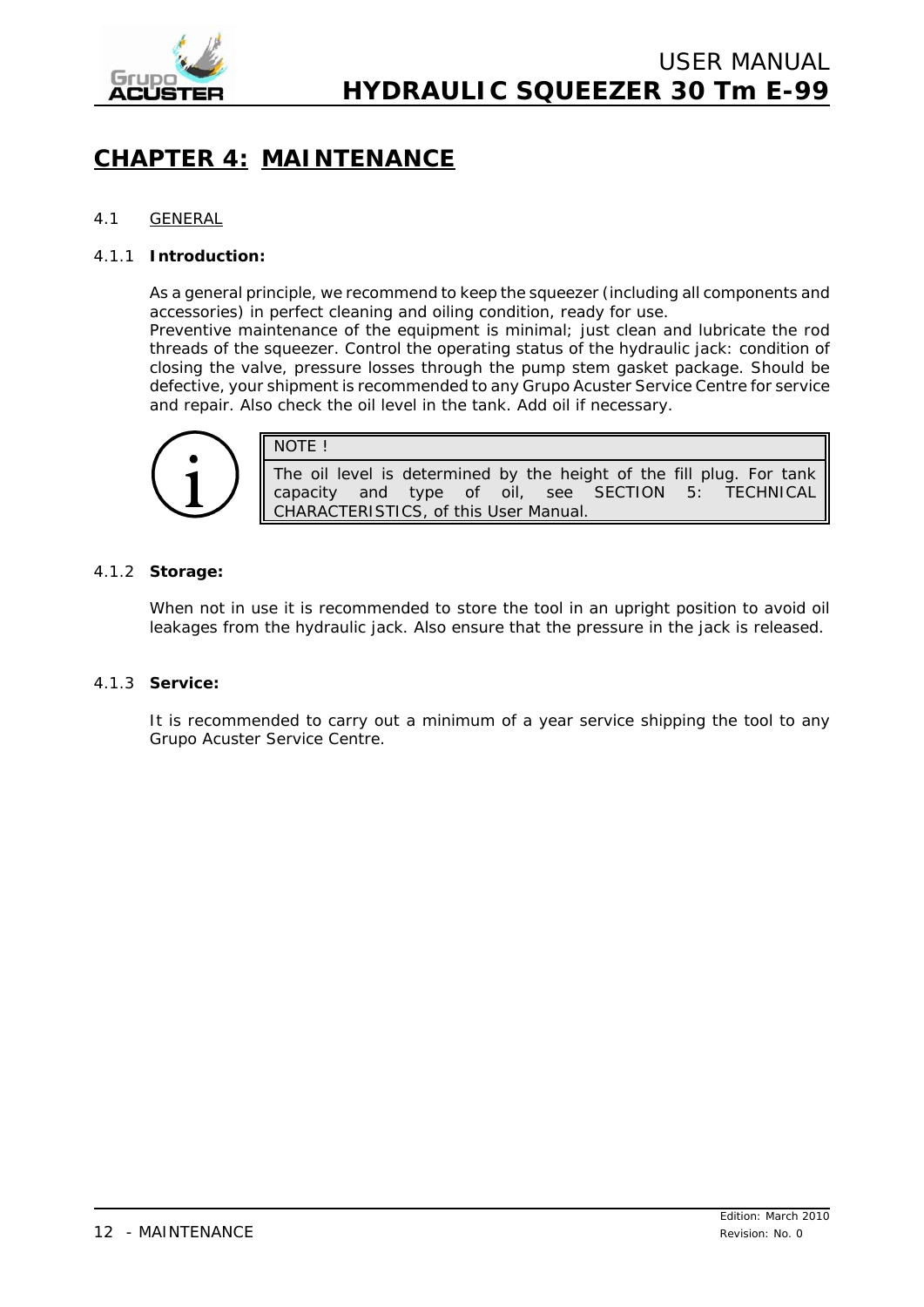

## **CHAPTER 5: TECHNICAL CHARACTERISTICS**

#### 5.1 GENERAL SPECIFICATIONS

| Use<br>÷                            | The squeezer has been designed to limit the flow in<br>PE pipes. |               |                            |                            |  |
|-------------------------------------|------------------------------------------------------------------|---------------|----------------------------|----------------------------|--|
| Range and squeezing<br>off capacity | Pipe wall thickness<br><b>SDR 11</b><br>SDR 17.6                 | Pipe Diameter | 90-110-160-200             | 90-110-(125)-160-(180)-200 |  |
|                                     | () Special limit stop plate                                      |               |                            |                            |  |
| Operation<br>÷                      | Hydraulic jack, by manual operated pump.                         |               |                            |                            |  |
| Hydraulic stem stroke (max):        | 142 mm                                                           |               |                            |                            |  |
| Mechanical rod stroke (max):        | 60 mm                                                            |               |                            |                            |  |
| Safety measures<br>÷                | Pressure valve, calibrated at maximum operating<br>pressure.     |               |                            |                            |  |
| Oil type<br>÷                       | SAE 10 (Shell Fluid AW46 or equivalent).                         |               |                            |                            |  |
| Oil volume<br>÷                     | 1300 $cm3$                                                       |               |                            |                            |  |
| Weights<br>÷                        | Bottom bar with rods<br>Bridge frame with jack<br>Total          |               | $\mathcal{L}$<br>$\sim$ 1. | 33 Kg<br>26 Kg<br>59 Kg    |  |